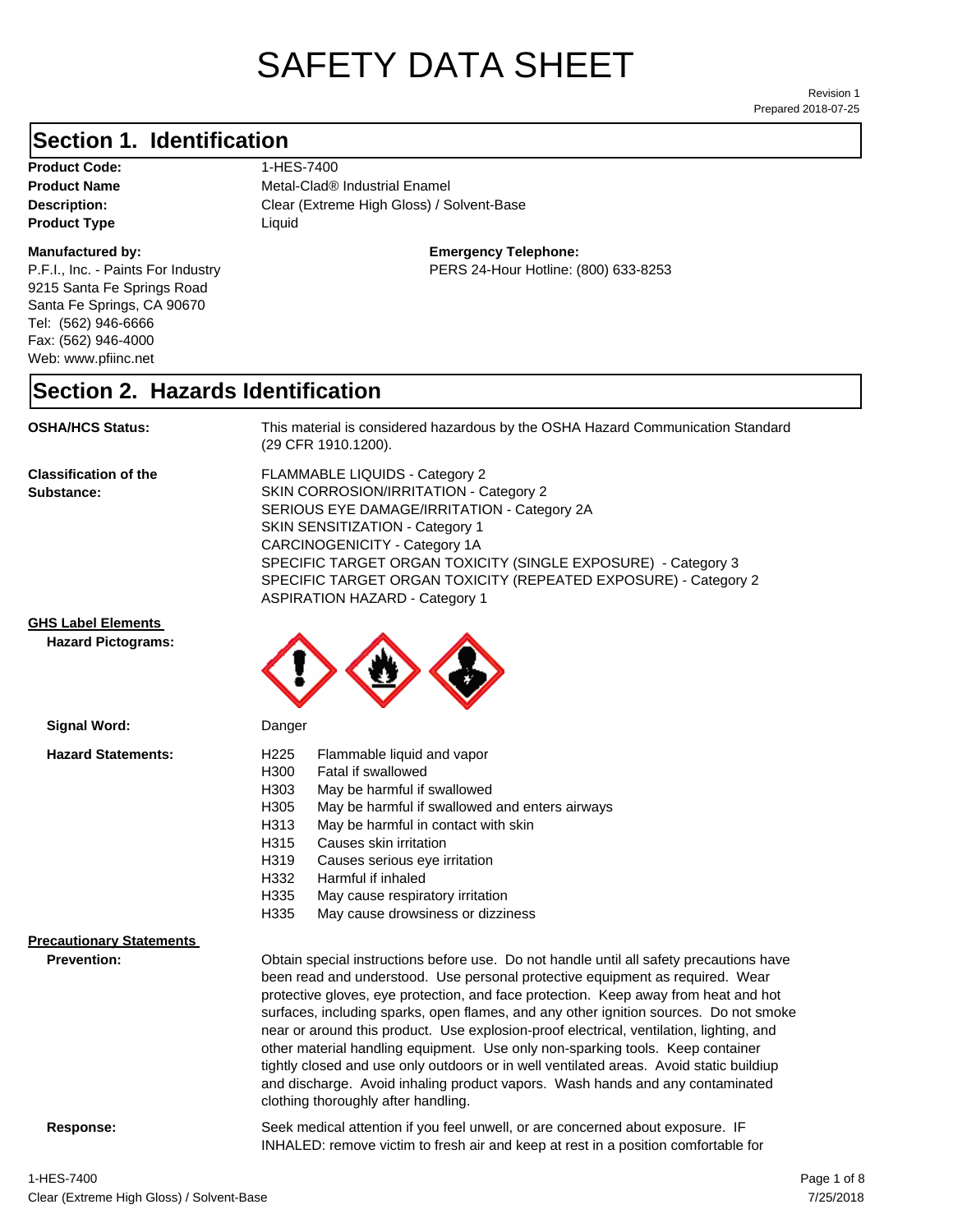| Storage & Disposal:                         | breathing. IF SWALLOWED: contact a poison control center or physician immediately.<br>Do not induce vomiting. IN CASE OF SKIN OR HAIR CONTACT: remove all<br>contaminated clothing, and wash skin with soap and water. If irritation or rash occurs,<br>get medical attention. IF IN EYES: rinse with copious amounts of water for several<br>minutes. Remove contact lenses, if present and easy to do so. If eye irritation persists,<br>seek medical attention.<br>Store in a locked and secure environment. Store in a cool, well ventilated area away<br>from direct sunlight and heat. Dispose of contents and container in accordance with all<br>local, regional, state, and federal regulations.                                                                                                                                                                                                                                                                                                                |
|---------------------------------------------|--------------------------------------------------------------------------------------------------------------------------------------------------------------------------------------------------------------------------------------------------------------------------------------------------------------------------------------------------------------------------------------------------------------------------------------------------------------------------------------------------------------------------------------------------------------------------------------------------------------------------------------------------------------------------------------------------------------------------------------------------------------------------------------------------------------------------------------------------------------------------------------------------------------------------------------------------------------------------------------------------------------------------|
| <b>Supplemental Label</b><br>Elements:      | Ensure adequate ventilation at all times when using this product and when sanding the<br>dried film. Wear an appropriate, NIOSH approved particulate respirator. Follow all<br>respirator manufacturer's directions for proper use. Abrading or sanding this product's<br>dried film may release crystalline silica which has been shown to cause lung damage<br>and may cause cancer following long term exposure. Rags, sandpaper, steel wool,<br>and other abrading materials or waste containing this product may spontaneously<br>combust when improperly disposed of. Product contains solvents which can cause<br>permanent brain and nervous system damage. Intentional misuse by concentrating<br>and inhaling the contents of this product can be harmful or fatal. Do not transfer<br>contents to another container.<br>PROPOSITION 65 WARNING: this product contains chemicals known to the State of<br>California to cause cancer and birth defects or other reproductive harm.<br>FOR INDUSTRIAL USE ONLY. |
| <b>Hazards not otherwise</b><br>classified: | None known.                                                                                                                                                                                                                                                                                                                                                                                                                                                                                                                                                                                                                                                                                                                                                                                                                                                                                                                                                                                                              |

# **Section 3. Composition/Information on Ingredients**

| Chemical Name / CAS No                                                              |
|-------------------------------------------------------------------------------------|
| <b>Regular Mineral Spirits</b><br>64741-41-9<br>20 to 30%<br>Vapor Pressure: 2 mmHg |
| Naphtha                                                                             |
| 64742-89-8                                                                          |
| 5 to 10%                                                                            |
| Vapor Pressure: 12 mmHg                                                             |
| Acetone                                                                             |
| 67-64-1                                                                             |
| 1 to 5%                                                                             |
| Vapor Pressure: 30.796 kPA                                                          |
| Xylene                                                                              |
| 1330-20-7                                                                           |
| 1 to 5%                                                                             |
| Vapor Pressure: 1.06 kPa                                                            |

# **Section 4. First Aid Measures**

| <b>Description of First Aid Measures</b> |                                                                                                                                                                                                                                                                                                                                                                                                                                                                                                                                                           |             |
|------------------------------------------|-----------------------------------------------------------------------------------------------------------------------------------------------------------------------------------------------------------------------------------------------------------------------------------------------------------------------------------------------------------------------------------------------------------------------------------------------------------------------------------------------------------------------------------------------------------|-------------|
| <b>Eye Contact:</b>                      | Immediately flush eyes with copious amounts of water. Remove any contact lenses.<br>Rinse for at least 10 minutes. Get medical attention.                                                                                                                                                                                                                                                                                                                                                                                                                 |             |
| Inhalation:                              | Remove victim to fresh air and maintain in a rest position comfortable for breathing. If<br>fumes are still present, all rescuers should wear appropriate respirators. If victim<br>exhibits irregular breathing, trained personnel should provide artificial respiration or<br>oxygen. Mouth-to-mouth resuscitation may be dangerous. If necessary, contact a<br>poison control center or physician immediately. If victim is unconscious, place in a<br>recovery position and seek medical help immediately. Maintain an open airway for the<br>victim. |             |
| <b>Skin Contact:</b>                     | Wash affected areas with soap and water. Remove contaminated clothing and shoes.<br>Continue to rinse the affected area for at least ten minutes. Get medical attention if                                                                                                                                                                                                                                                                                                                                                                                |             |
| 1-HES-7400                               |                                                                                                                                                                                                                                                                                                                                                                                                                                                                                                                                                           | Page 2 of 8 |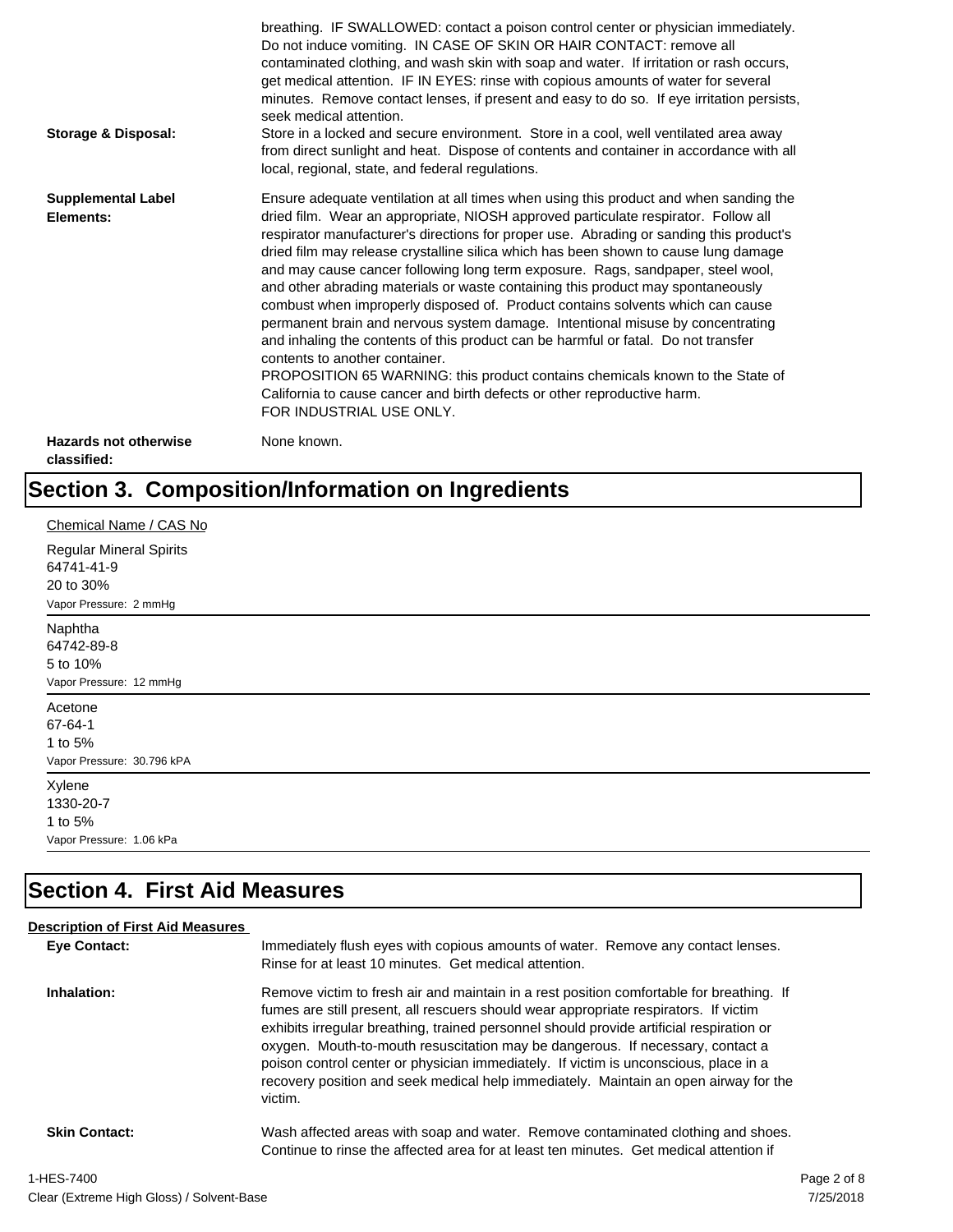|                                                              | discomfort continues. Avoid further exposure in the event of any symptoms or<br>complaints.                                                                                                                                                                                                                                                                                                                                                                                                                                                                                                                                                                                                                                                                                                                                           |
|--------------------------------------------------------------|---------------------------------------------------------------------------------------------------------------------------------------------------------------------------------------------------------------------------------------------------------------------------------------------------------------------------------------------------------------------------------------------------------------------------------------------------------------------------------------------------------------------------------------------------------------------------------------------------------------------------------------------------------------------------------------------------------------------------------------------------------------------------------------------------------------------------------------|
| Ingestion:                                                   | If product is ingested, contact a poison control center or a physician immediately. Do<br>not induce vomitting. Rinse mouth with water and remove dentures, if any. Remove<br>victim to fresh air and keep at rest in a comfortable position to facilitate breathing. If<br>the victim is conscious and the product has been swallowed, provide small quantities of<br>water to drink. Cease if the victim feels sick, as vomitting may be dangerous.<br>Aspiration hazard if swallowed. This product can enter the lungs and cause damage.<br>If vomitting occurs, the head should be kept low so that vomit does not enter the lungs.<br>Never administer anything by mouth to an unconscious person. If unconscious, place<br>in a recovery position while medical attention is sought. Maintain an open airway for<br>the victim. |
| <b>Potential Acute Health Effects</b><br><b>Eye Contact:</b> | Causes serious eye irritation.                                                                                                                                                                                                                                                                                                                                                                                                                                                                                                                                                                                                                                                                                                                                                                                                        |
| Inhalation:                                                  | Can cause central nervous system depression. May cause drowsiness and dizziness<br>as well as respiratory irritation.                                                                                                                                                                                                                                                                                                                                                                                                                                                                                                                                                                                                                                                                                                                 |
| <b>Skin Contact:</b>                                         | Causes skin irritation. May cause an allergic skin reaction.                                                                                                                                                                                                                                                                                                                                                                                                                                                                                                                                                                                                                                                                                                                                                                          |
| Ingestion:                                                   | Can cause central nervous system depression. May be fatal if swallowed and allowed<br>to enter airways. Irritating to mouth, throat and stomach.                                                                                                                                                                                                                                                                                                                                                                                                                                                                                                                                                                                                                                                                                      |
| <b>Over-Exposure Signs &amp; Symptoms</b>                    |                                                                                                                                                                                                                                                                                                                                                                                                                                                                                                                                                                                                                                                                                                                                                                                                                                       |
| <b>Eye Contact:</b>                                          | Adverse symptoms may include: pain or irritation, watering, redness.                                                                                                                                                                                                                                                                                                                                                                                                                                                                                                                                                                                                                                                                                                                                                                  |
| Inhalation:                                                  | Adverse symptoms may include: respiratory tract irritation, coughing, nausea or<br>vomiting, headache, drowsiness or fatigue, dizziness or vertigo, unconsciousness.                                                                                                                                                                                                                                                                                                                                                                                                                                                                                                                                                                                                                                                                  |
| <b>Skin Contact:</b>                                         | Adverse symptoms may include: irritation, redness.                                                                                                                                                                                                                                                                                                                                                                                                                                                                                                                                                                                                                                                                                                                                                                                    |
| Ingestion:                                                   | Adverse symptoms may include: nausea, vomiting.                                                                                                                                                                                                                                                                                                                                                                                                                                                                                                                                                                                                                                                                                                                                                                                       |
|                                                              | Indication of immediate medical attention and special treatment needed                                                                                                                                                                                                                                                                                                                                                                                                                                                                                                                                                                                                                                                                                                                                                                |
| <b>Notes to Physician:</b>                                   | Treat symptomatically. Contact poison treatment specialists if large quantities have<br>been ingested or inhaled.                                                                                                                                                                                                                                                                                                                                                                                                                                                                                                                                                                                                                                                                                                                     |
| <b>Specific Treatments:</b>                                  | None specified.                                                                                                                                                                                                                                                                                                                                                                                                                                                                                                                                                                                                                                                                                                                                                                                                                       |
| <b>Protection of First Aid</b><br><b>Providers:</b>          | No action should be taken involving any personal risk or without proper training. If<br>fumes are still present, rescuers should wear appropriate respirators or a self<br>contained breathing apparatus. Mouth-to-mouth resuscitation may be dangerous for<br>the first aid provider. Wash all contaminated clothing with soap and water before<br>removal.                                                                                                                                                                                                                                                                                                                                                                                                                                                                          |

#### **Section 5. Fire Fighting Measures**

| <b>Extinguishing Media</b>                        |                                                                                                                                                                                                                                                                                                                                                                                                                   |  |
|---------------------------------------------------|-------------------------------------------------------------------------------------------------------------------------------------------------------------------------------------------------------------------------------------------------------------------------------------------------------------------------------------------------------------------------------------------------------------------|--|
| Suitable Media:                                   | Dry chemical, CO2, water spray (fog), foam, dry sand.                                                                                                                                                                                                                                                                                                                                                             |  |
| <b>Unsuitable Media:</b>                          | Do not use water jet.                                                                                                                                                                                                                                                                                                                                                                                             |  |
| <b>Specific Hazards:</b>                          | The material contains flammable liquid and vapor. Closed containers may explode<br>when exposed to extreme heat as a result of buildup of steam. Vapors may form<br>explosive mixtures with air. Vapors can travel to a source of ignition and flash back.<br>Keep containers tightly closed and isolate from heat, electrical equipment, sparks, and<br>open flames. No unusual fire or explosion hazards noted. |  |
| <b>Special Firefighting</b><br><b>Procedures:</b> | Water may be used to cool closed containers to prevent pressure buildup and possible<br>autoignition or explosion. Evacuate area and fight fire from safe distance. Containers<br>may explode when heated. Firefighters should wear appropriate protective equipment<br>and self-contained breathing apparatus with a full face-piece operated in positive<br>pressure mode.                                      |  |

#### **Section 6. Accidental Release Measures**

```
Environmental Precautions:
```
Avoid dispersal of spilled material and runoff from contacting soil, waterways, drains, and sewers. Inform the relevant authorities if the product has caused environmental pollution.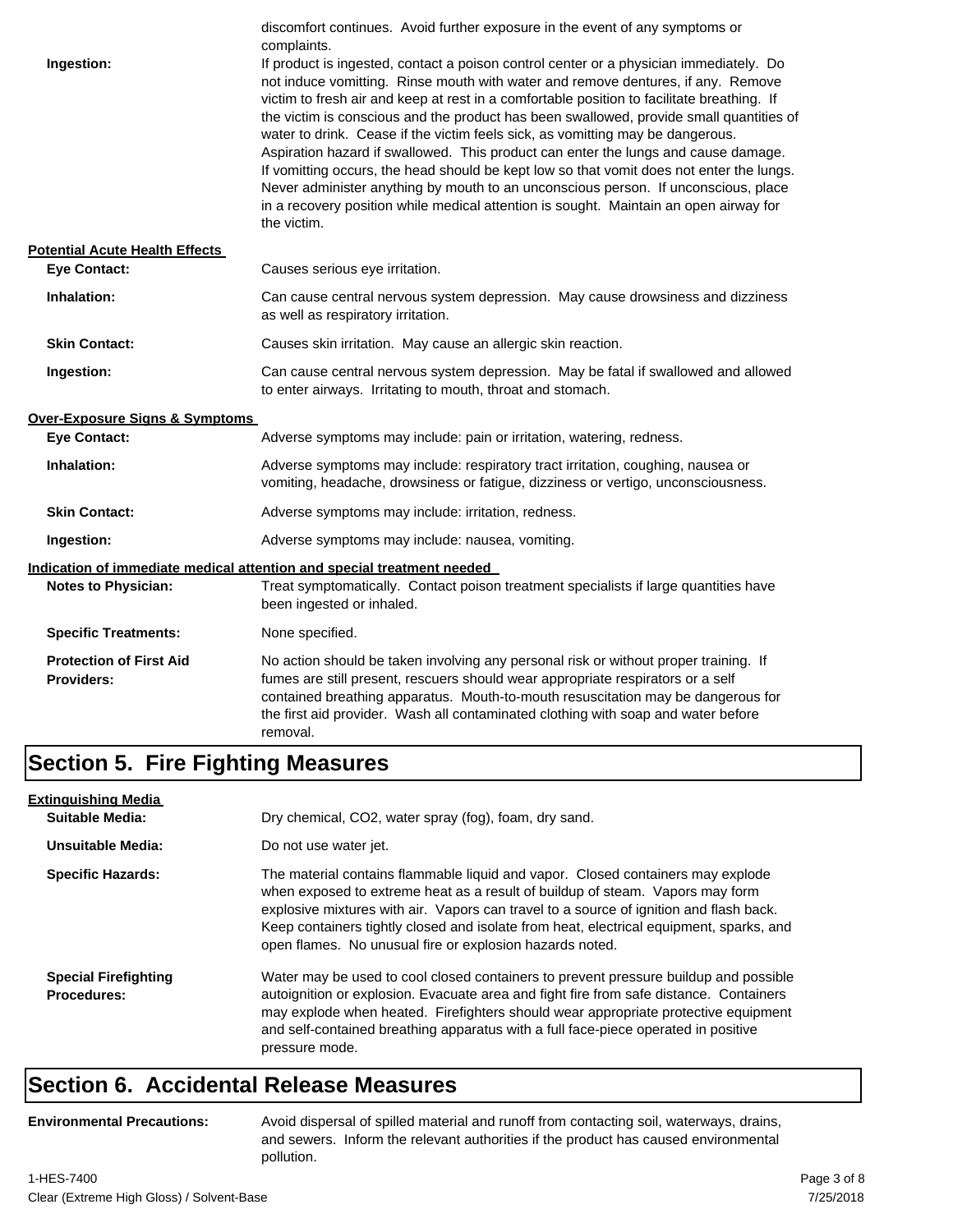| <b>Steps to be Taken if Material</b><br>is Released or Spilled: | Contain spilled liquid with sand or earth. Do not use combustible materials such as<br>sawdust. Eliminate all ignition sources and use explosion-proof equipment. Place<br>material in a container and dispose of according to local, regional, state, and federal<br>regulations. Ventilate area and remove product with inert absorbent and non-sparking<br>tools. Do not incinerate closed containers.                                                                                                                                                                           |
|-----------------------------------------------------------------|-------------------------------------------------------------------------------------------------------------------------------------------------------------------------------------------------------------------------------------------------------------------------------------------------------------------------------------------------------------------------------------------------------------------------------------------------------------------------------------------------------------------------------------------------------------------------------------|
| <b>Small Spills:</b>                                            | Stop leak if doing so can be done without risk. Remove containers from spill area.<br>Use non-sparking tools. Dilute with water and mop up if water-soluble. If not<br>water-soluble, absorb with inert dry material and place in appropriate waste container.<br>Dispose of via a licensed waste disposal contractor.                                                                                                                                                                                                                                                              |
| Large Spills:                                                   | Stop leak if doing so can be done without risk. Remove containers from spill area.<br>Use non-sparking tools. Approach the release from upwind. Prevent entry into<br>sewers, waterways, basements, or confined areas. Wash spillages into an effluent<br>treatment plant or proceed as follows: contain and collect spillage with inert absorbent<br>materials and place in a container for disposal according to local regulations. Dispose<br>of via a licensed waste disposal contractor. See Section 1 for emergency contact<br>information and Section 13 for waste disposal. |

#### **Section 7. Handling and Storage**

**Handling:** Wash thoroughly after handling. Eating, drinking, and smoking should be prohibited in areas where this material is handled, stored, and processed. Wash hands and face before eating or drinking. Remove contaminated clothing and launder before reuse. Use only with adequate ventilation. Follow all SDS and label precautions even after container is emptied, as it may retain product residues. Avoid breathing fumes, vapors, or mist. Avoid contact with eyes, skin, and clothing.

Storage: Store in a dry, cool, well ventilated place. Keep container tightly closed while not in use. Isolate from heat, electrical equipment, sparks, and open flame. Do not store above 120 degrees Fahrenheit. Store large quantities in buildings designed and protected for storage of NFPA Class II combustible liquids. Protect from heat, moisture, and foreign materials.

#### **Section 8. Exposure Controls/Personal Protection**

|                                | Chemical Name / CAS No                                     | <b>OSHA Exposure Limits</b>                                                                                                                                                                                                                                                                                                                      | <b>ACGIH Exposure Limits</b> | <b>Other Exposure Limits</b> |
|--------------------------------|------------------------------------------------------------|--------------------------------------------------------------------------------------------------------------------------------------------------------------------------------------------------------------------------------------------------------------------------------------------------------------------------------------------------|------------------------------|------------------------------|
|                                | <b>Regular Mineral Spirits</b><br>64741-41-9<br>20 to 30%  | $100$ ppm                                                                                                                                                                                                                                                                                                                                        | $100$ ppm                    |                              |
|                                | Vapor Pressure: 2 mmHg                                     |                                                                                                                                                                                                                                                                                                                                                  |                              |                              |
|                                | Naphtha<br>64742-89-8                                      | 500 ppm                                                                                                                                                                                                                                                                                                                                          | 300 ppm                      |                              |
|                                | 5 to 10%<br>Vapor Pressure: 12 mmHq                        |                                                                                                                                                                                                                                                                                                                                                  |                              |                              |
|                                | Acetone<br>67-64-1                                         | 1,000 ppm                                                                                                                                                                                                                                                                                                                                        | 500 ppm                      |                              |
|                                | 1 to $5%$                                                  |                                                                                                                                                                                                                                                                                                                                                  |                              |                              |
|                                | Vapor Pressure: 30.796 kPA                                 |                                                                                                                                                                                                                                                                                                                                                  |                              |                              |
|                                | Xylene<br>1330-20-7<br>1 to 5%<br>Vapor Pressure: 1.06 kPa | $100$ ppm                                                                                                                                                                                                                                                                                                                                        | $100$ ppm                    |                              |
|                                |                                                            |                                                                                                                                                                                                                                                                                                                                                  |                              |                              |
| <b>Engineering Controls:</b>   |                                                            | Use process enclosures, local exhaust ventilation, or other engineering controls to<br>keep worker exposure to airborne contaminants below any recommended or statutory<br>limits. The engineering controls also need to keep gas, vapor, or dust concentrations<br>below any lower explosive limits. Use explosion-proof ventilation equipment. |                              |                              |
| <b>Environmental Controls:</b> |                                                            | Emissions from ventilation or work process equipment should be checked to ensure<br>they comply with the requirements of environmental protection legislation. In some<br>cases, fume scrubbers, filters, and other engineering modifications to the process<br>equipment may be required to reduce emissions to acceptable levels.              |                              |                              |
|                                |                                                            |                                                                                                                                                                                                                                                                                                                                                  |                              |                              |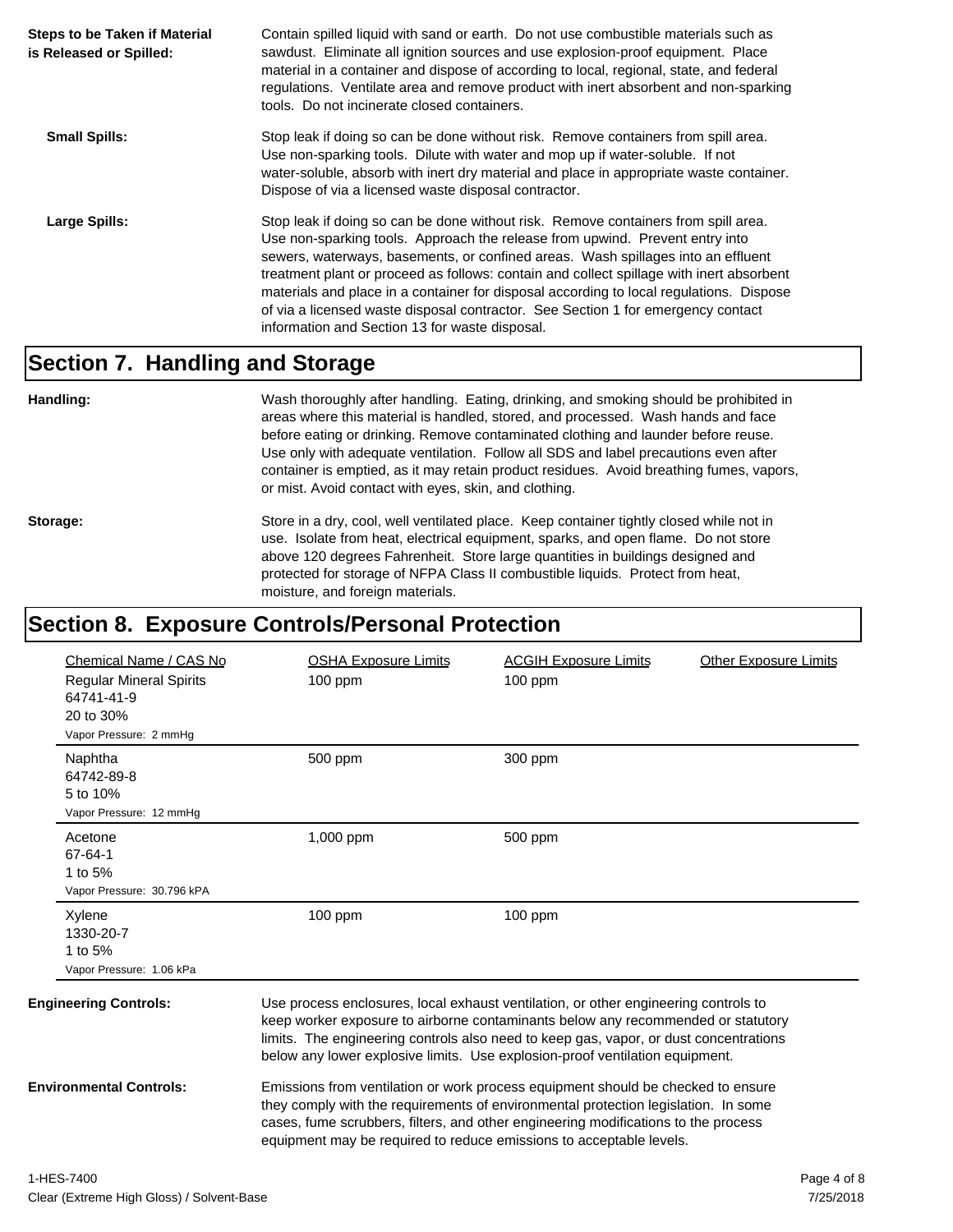| <b>Respiratory Protection:</b> | Use a properly fitted, air-purifying or air-fed respirator complying with an approved<br>standard if a risk assessment indicates this is necessary. Respiratory protection<br>programs that meet OSHA 1910.134 and ANSI Z88.2 requirements must be followed<br>when workplace conditions warrant a respirator's use. A NIOSH/MSHA approved<br>respirator with an organic vapor cartridge may be permissible under circumstances<br>where airborne concentrations are expected to exceed exposure limits. Protection<br>provided by air purifying respirators is limited. Use a positive pressure, air supplied<br>respirator if there is any potential for an uncontrolled release, exposure levels are not<br>known, or in any circumstances where air purifying respirators may not provide<br>adequate protection. |
|--------------------------------|-----------------------------------------------------------------------------------------------------------------------------------------------------------------------------------------------------------------------------------------------------------------------------------------------------------------------------------------------------------------------------------------------------------------------------------------------------------------------------------------------------------------------------------------------------------------------------------------------------------------------------------------------------------------------------------------------------------------------------------------------------------------------------------------------------------------------|
| <b>Skin Protection:</b>        | Use impervious, chemical resistant gloves to prevent prolonged skin contact and<br>absorption of material through the skin. Nitrile or neoprene gloves may afford<br>adequate protection. Personal protective equipment for the body should be selected<br>based on the task being performed and the risks involved, and should be approved by<br>a specialist before handling this product. Where there is a risk of ignition from static<br>electricity, wear anti-static protective clothing. For best protection, the clothing should<br>include anti-static boots, gloves, and overalls. Appropriate footwear should always be<br>used.                                                                                                                                                                          |
| <b>Eye Protection:</b>         | Safety eyewear, such as splash goggles or a full face shield, should be worn at all<br>times to protect against splashes of liquids.                                                                                                                                                                                                                                                                                                                                                                                                                                                                                                                                                                                                                                                                                  |
| <b>Hygienic Measures:</b>      | Wash thoroughly with soap and water before eating, drinking, or smoking. Remove<br>contaminated clothing immediately and launder before reuse.                                                                                                                                                                                                                                                                                                                                                                                                                                                                                                                                                                                                                                                                        |

# **Section 9. Physical and Chemical Properties**

| <b>Physical State:</b>        | Liquid            |
|-------------------------------|-------------------|
| Odor:                         | Solvent odor      |
|                               |                   |
| Vapor Density                 | Heavier than air  |
| Vapor Density                 | 4.30              |
| Vapor Pressure                | 7 kPA             |
| <b>Evaporation Rate</b>       | Slower than ether |
| Boiling Range                 | 56 to 157 C       |
| Specific Gravity (SG)         | 0.934             |
| Material VOC (Lb / Gal)       | 2.66              |
| Material VOC $(g/L)$          | 318.64            |
| Coating VOC (Lb/Gal)          | 2.78              |
| Coating VOC (g/L)             | 333.27            |
| Flash Point:                  | 32 C (90 F)       |
| Autoignition:                 | Will not occur    |
| LEL: I                        | 1.0%              |
| UEL:                          | 12.8%             |
| <b>Partition Coefficient.</b> | Not available     |
| n-octanol/water:              |                   |
| Auto-ignition temperature:    | Not available     |

# **Section 10. Stability and Reactivity**

| <b>Conditions to Avoid:</b>               | Avoid temperatures above 120 degrees Fahrenheit. Avoid all possible sources of<br>ignition. Do not pressurize, cut, weld, braze, drill, or expose containers to heat. Do not<br>allow vapor to accumulate in low or confined areas. Avoid contact with strong acid and<br>strong bases. |             |
|-------------------------------------------|-----------------------------------------------------------------------------------------------------------------------------------------------------------------------------------------------------------------------------------------------------------------------------------------|-------------|
| Incompatibility:                          | Incompatible with strong oxidizing agents.                                                                                                                                                                                                                                              |             |
| <b>Hazardous Decomposition:</b>           | By open flame, carbon monoxide and carbon dioxide. When heated to decomposition,<br>product emits acrid smoke and irritating fumes. Contains solvents which may form<br>carbon monoxide, carbon dioxide, and formaldehyde.                                                              |             |
| <b>Hazardous Polymerization:</b>          | Will not occur under normal conditions.                                                                                                                                                                                                                                                 |             |
| 1-HES-7400                                |                                                                                                                                                                                                                                                                                         | Page 5 of 8 |
| Close (Extrama High Glose) / Solvent Base |                                                                                                                                                                                                                                                                                         | 7/25/2019   |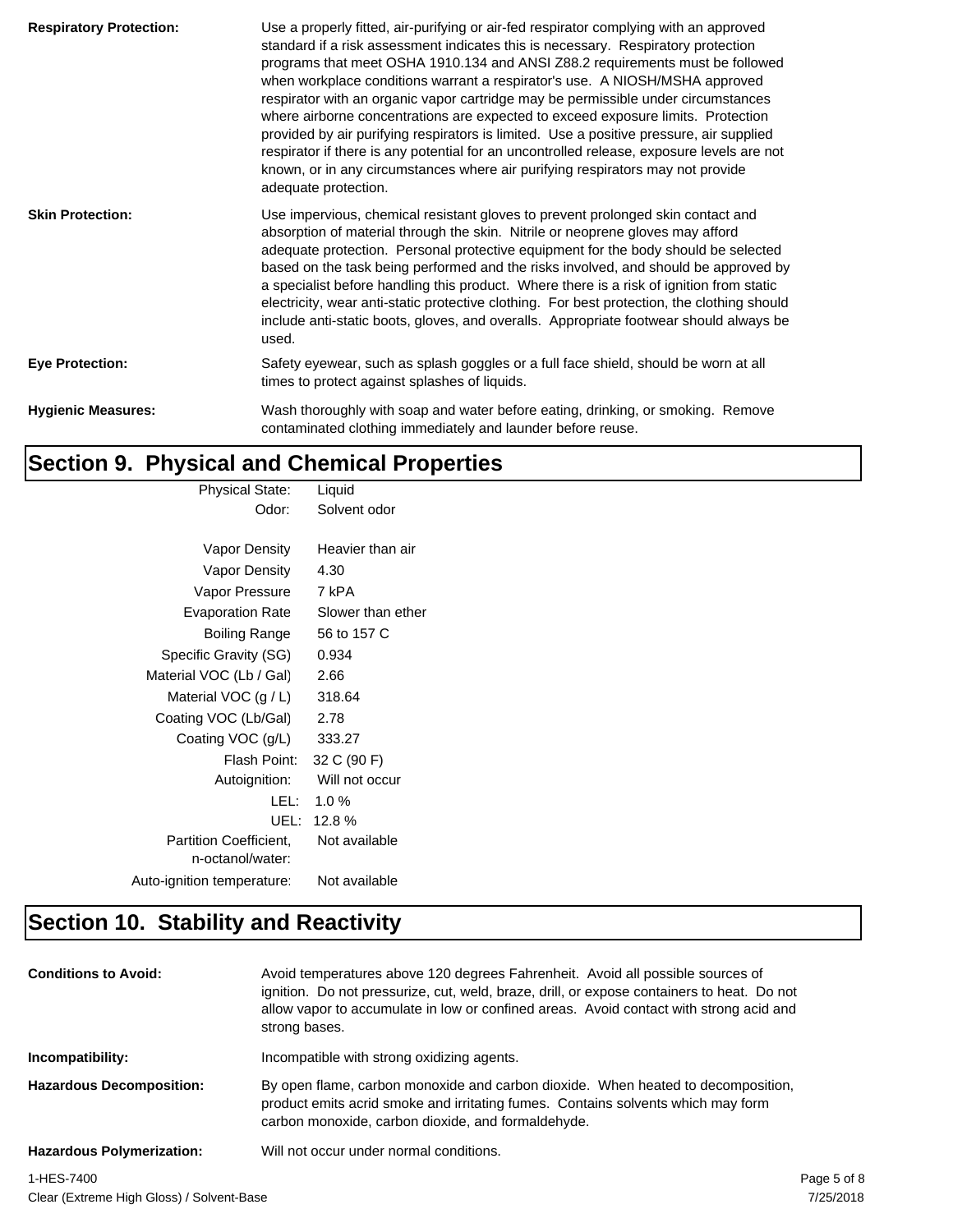## **Section 11. Toxicological Information**

| <b>Eye Contact:</b>             | Causes serious eye irritation.                                                                                                                                                                                                                                                                                                                                                                                                                                                                                                                                                                                                                                                                                                                                                                                                                                                                                                                                                                                                                                                                                                                                                                                                                                                                                                                                                                                       |
|---------------------------------|----------------------------------------------------------------------------------------------------------------------------------------------------------------------------------------------------------------------------------------------------------------------------------------------------------------------------------------------------------------------------------------------------------------------------------------------------------------------------------------------------------------------------------------------------------------------------------------------------------------------------------------------------------------------------------------------------------------------------------------------------------------------------------------------------------------------------------------------------------------------------------------------------------------------------------------------------------------------------------------------------------------------------------------------------------------------------------------------------------------------------------------------------------------------------------------------------------------------------------------------------------------------------------------------------------------------------------------------------------------------------------------------------------------------|
| <b>Skin Contact:</b>            | Prolonged or repeated skin contact may cause irritation. Allergic reactions are<br>possible.                                                                                                                                                                                                                                                                                                                                                                                                                                                                                                                                                                                                                                                                                                                                                                                                                                                                                                                                                                                                                                                                                                                                                                                                                                                                                                                         |
| Inhalation:                     | Harmful if inhaled. High gas, vapor, mist, or dust concentrations may be harmful if<br>inhaled. Avoid breathing fumes, spray, vapors, or mist. May cause headaches and<br>dizziness. High vapor concentrations are irritating to the eyes, nose, throat, and lungs.<br>Prolonged or excessive inhalation may cause respiratory tract irritation.                                                                                                                                                                                                                                                                                                                                                                                                                                                                                                                                                                                                                                                                                                                                                                                                                                                                                                                                                                                                                                                                     |
| Ingestion:                      | Harmful or fatal if swallowed. Aspiration hazard if swallowed; can enter lungs and<br>cause damage.                                                                                                                                                                                                                                                                                                                                                                                                                                                                                                                                                                                                                                                                                                                                                                                                                                                                                                                                                                                                                                                                                                                                                                                                                                                                                                                  |
| <b>Chronic Hazards:</b>         | High concentrations may lead to central nervous system effects (drowsiness,<br>dizziness, nausea, headaches, paralysis, burred vision) and damage. Reports have<br>associated repeated and prolonged occupational overexposure to solvents with<br>permanent brain and nervous system damage. Contains carbon black pigment.<br>Chronic inflammation, lung fibrosis, and lung tumors have been observed in<br>experimental tests involving rats exposed to excessive concentrations of carbon black<br>and several insoluble dust particles for long periods of time. Tumors have not been<br>observed in other species under similar circumstances. Epidemiological studies of<br>North American workers show no evidence of clinically significant negative health<br>effects from occupational exposure to carbon black. Carbon black is listed as a Group<br>2B - Possibly Carcinogenic to Humans, by IARC and is proposed to be listed as A4 -<br>Not Classified as a Human Carcinogen by the American Conference of Governmental<br>Industrial Hygienists. Significant exposure is unlikely during typical application of this<br>product by roller or brush. Risk of overexposure depends on the duration and level of<br>exposure to dust from such processes as repeated sanding of dried surfaces, or<br>inhalation of spray mist, and the actual concentration of carbon black in the product<br>formula. |
|                                 | Product contains titanium dioxide, which is listed as a Group 2B - Possibly<br>Carcinogenic to Humans by IARC. No significant exposure to titanium dioxide is<br>anticipated while using this product, in which titanium dioxide is bound to other<br>materials including resin and other pigments, during brush or rolling application.<br>Overexposure risks depend on duration and level of exposure to dust, such as from<br>repeated sanding of this product's dried film, or inhalation of spray mist, and the actual<br>concentration of titanium dioxide in the product formula. For additional information,<br>refer to IARC Monograph, Volume 93, 2010.                                                                                                                                                                                                                                                                                                                                                                                                                                                                                                                                                                                                                                                                                                                                                    |
| <b>Primary Routes of Entry:</b> | Eye contact, ingestion, inhalation, absorption through the skin, skin contact.                                                                                                                                                                                                                                                                                                                                                                                                                                                                                                                                                                                                                                                                                                                                                                                                                                                                                                                                                                                                                                                                                                                                                                                                                                                                                                                                       |
| <b>Acute Toxicity Values:</b>   | Acute effects of this product have not been tested. Available data on individual<br>components, if any, will be listed below.                                                                                                                                                                                                                                                                                                                                                                                                                                                                                                                                                                                                                                                                                                                                                                                                                                                                                                                                                                                                                                                                                                                                                                                                                                                                                        |

### **Section 12. Ecological Information**

**Ecological Information:** Product is a mixture of listed components.

#### **Section 13. Disposal Information**

| <b>Disposal Considerations:</b> | The generation of waste should be avoided or minimized wherever possible. Disposal       |  |  |
|---------------------------------|------------------------------------------------------------------------------------------|--|--|
|                                 | of this product, solutions, and any by-products should at all times comply with relevant |  |  |
|                                 | environmental protection regulations and waste disposal regulations, in addition to any  |  |  |
|                                 | local or regional restrictions which may be in effect. Surplus and non-recyclable        |  |  |
|                                 | products should be disposed of via a licensed waste disposal contractor. Waste           |  |  |
|                                 | should not be disposed of untreated to the sewer unless fully compliant with the         |  |  |
|                                 | requirements of all authorities with jurisdiction. Waste packaging should be recycled    |  |  |
|                                 | whenever possible. Incineration or landfill should only be considered when recycling is  |  |  |
|                                 | not feasible. Take care when handling empty containers as they may retain some           |  |  |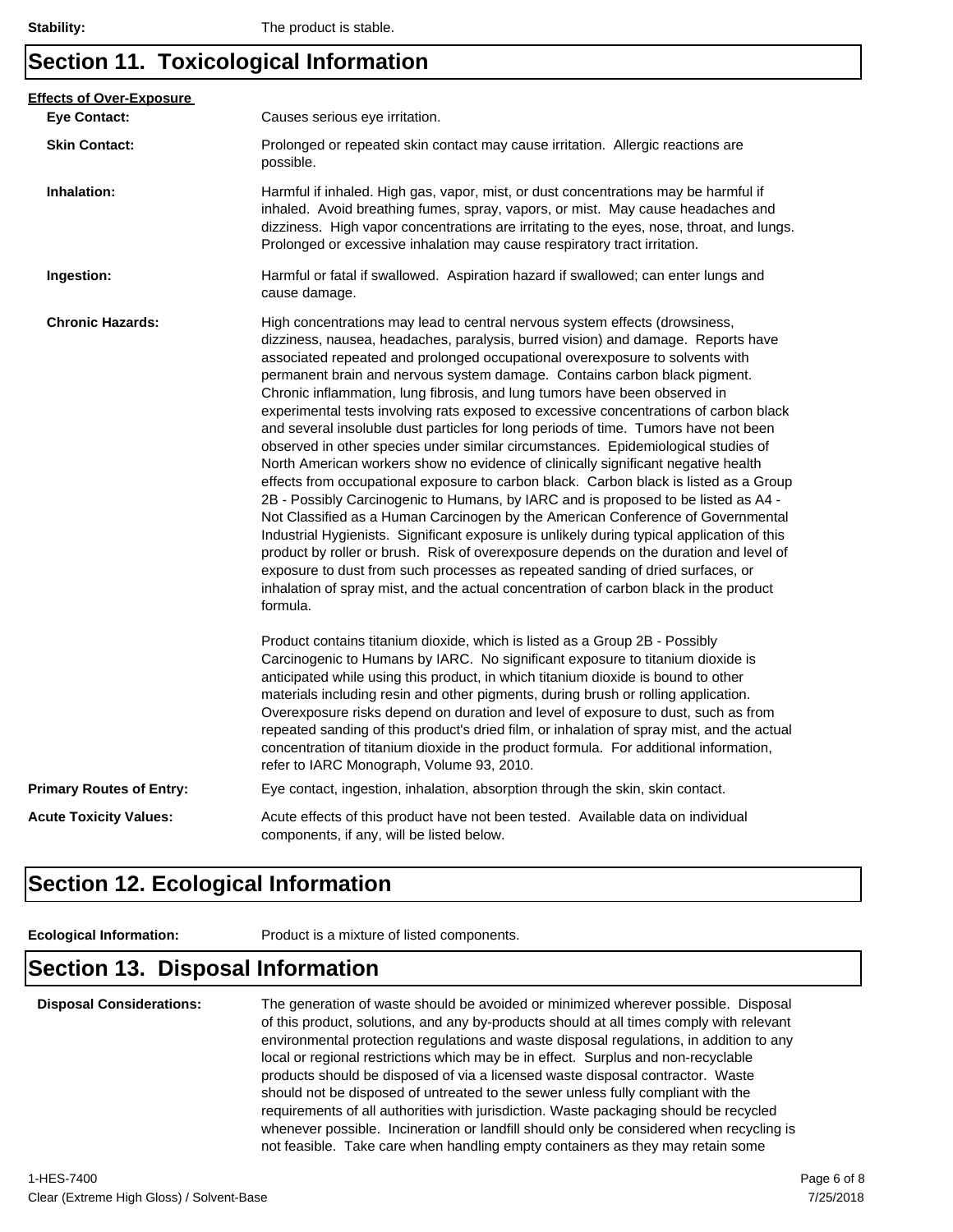residual product. Vapor from residue may create a flammable or explosive atmosphere within the used container. Do not expose empty containers to heat or sparks, and do not weld, cut, or grind used containers unless they have been thoroughly cleaned. Avoid contact of spilled material with soil, waterways, drains, and sewer systems.

#### **Section 14. Transport Information**

|                          | Domestic (US DOT) | <b>International (IMDG)</b> | Air (IATA) | Canada (TDG) |
|--------------------------|-------------------|-----------------------------|------------|--------------|
| <b>UN Number:</b>        | 1263              | 1263                        | 1263       | 1263         |
| <b>UN Shipping Name:</b> | Paint             | Paint                       | Paint      | Paint        |
| <b>Hazard Class:</b>     | 3                 | 3                           | 3          | 3            |
| <b>Packing Group:</b>    | H                 | Ш                           | Ш          | Ш            |
| <b>Limited Quantity:</b> | Yes               | Yes                         | Yes        | Yes          |
|                          |                   |                             |            |              |

**Special Considerations:** The presence of a shipping description for a particular mode of transport does not indicate that the product is packaged suitably for that mode of transport. All packaging should be reviewed for suitability prior to shipment, so that compliance with applicable regulations can be ensured. Compliance with all applicable regulations is the sole responsibility of the person offering the product for transport. Persons loading and unloading dangerous goods should be trained in all the risks associated with the substances at hand, and on all actions to be taken in case of an emergency situation.

#### **Section 15. Regulatory Information**

| <b>U.S. Federal Regulations</b>                               |                                                                                                                                                                                                                                                                                         |  |  |  |
|---------------------------------------------------------------|-----------------------------------------------------------------------------------------------------------------------------------------------------------------------------------------------------------------------------------------------------------------------------------------|--|--|--|
| <b>CERCLA - SARA Hazard</b><br>Category:                      | This product has been reviewed according to the EPA hazard categories promulgated by<br>Sections 311 and 312 of the Superfund Amendment and Reauthorization Act of 1986,<br>known as SARA Title III, and is considered to meet the following categories under<br>applicable conditions: |  |  |  |
|                                                               | Fire Hazard, Acute Health Hazard, Chronic Health Hazard                                                                                                                                                                                                                                 |  |  |  |
| <b>SARA Section 313:</b>                                      | This product contains the following substances subject to the reporting requirements of<br>Section 313 of Title III of the Superfund Amendment and Reauthorization Act of 1986 as<br>well as 40 CFR Section 372:                                                                        |  |  |  |
|                                                               | 1330-20-7<br>Xylene 1.0 - 5%                                                                                                                                                                                                                                                            |  |  |  |
| <b>Toxic Substances Control</b><br>Act:                       | This product contains the following chemical substances subject to the reporting<br>requirements of TSCA 12(B) if exported from the United States:                                                                                                                                      |  |  |  |
|                                                               | - None                                                                                                                                                                                                                                                                                  |  |  |  |
| <b>State Regulations</b><br><b>California Proposition 65:</b> | <b>WARNING:</b> This product can expose you to chemicals including titanium<br>dioxide, carbon black, and toluene, which are known to the State of California<br>to cause cancer and birth defects or other reproductive harm. For more<br>information, visit www.P65Warnings.ca.gov.   |  |  |  |
| <b>International Requiations</b>                              |                                                                                                                                                                                                                                                                                         |  |  |  |

**Canadian WHMIS:** This SDS has been prepared in accordance with Controlled Product Regulations except for the use of the 16 headings.

#### **Section 16. Other Information**